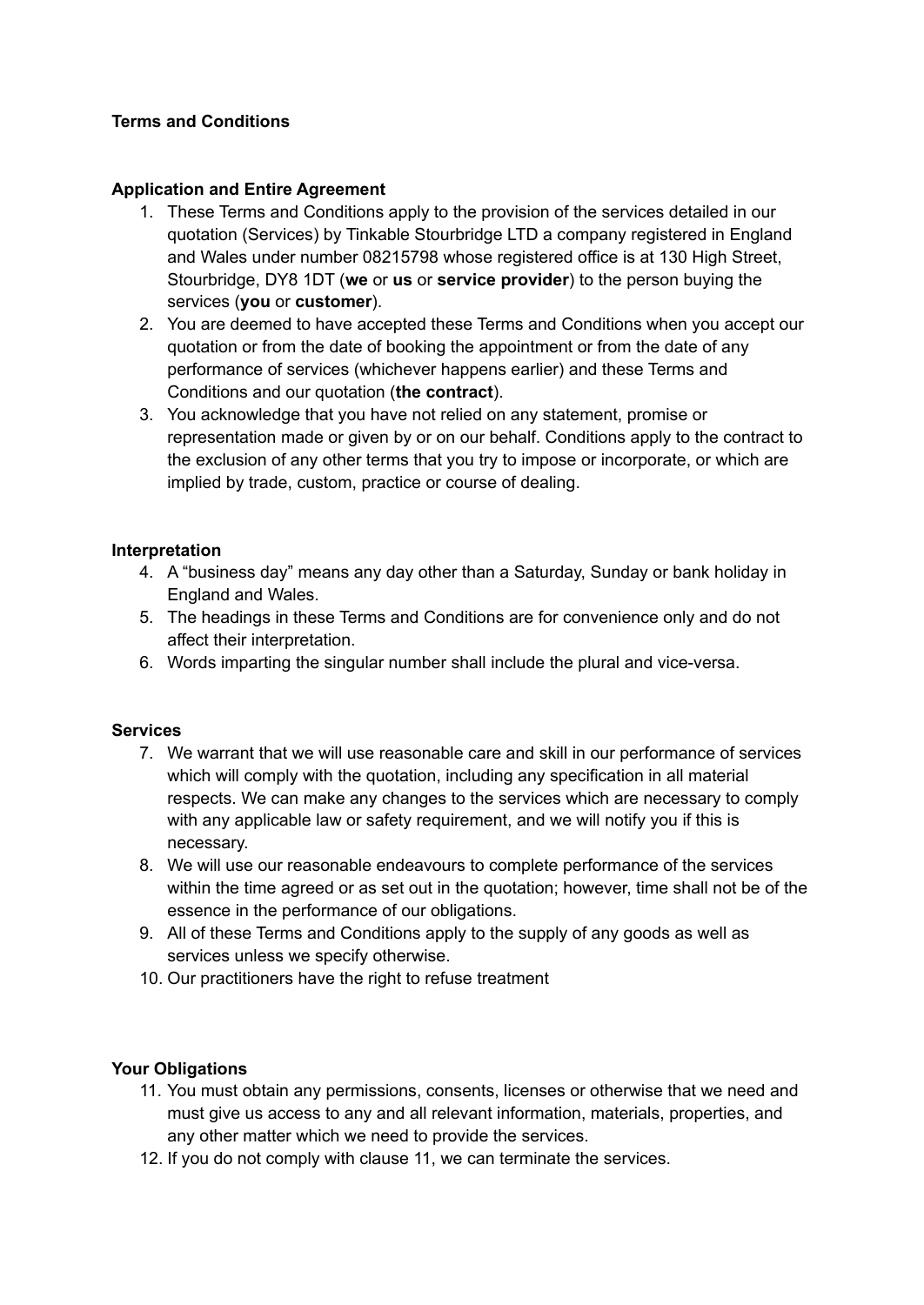13. We are not liable for any delay or failure to provide the services if this is caused by your failure to comply with the provisions of this section (**Your obligations**).

# **Fees and Deposits**

- 14. The fees (**Fees**) for the services are set out in the quotation and are on a time and material basis.
- 15. In addition to the fees, we can recover from you for the performance of services and, and the cost of any materials, we can also retain your booking deposit should you fail to attend your appointment without giving us 24 hours notice.
- 16. You must pay us for any additional services provided by us that are not specified in the quotation in accordance with our then current, applicable hourly rate in effect at the time of performance or such other rate as may be agreed between us. The provisions of clause 15 also apply to these additional services.
- 17. The fees are inclusive of any applicable VAT and other taxes or levies which are imposed or charged by any competent authority.
- 18. You must pay a deposit (**Deposit**) as detailed in the quotation at the time of making your booking.
- 19. If you do not pay the deposit to us according to the clause above, we can either withhold provision of the services until the deposit is received or can terminate under the clause below (**Termination**).
- 20. The deposit is non-refundable unless we fail to provide the services and are at fault for such failure (where the failure is not our fault, no refund will be made).

#### **Cancellation and Amendment**

- 21. We can withdraw, cancel or amend a quotation if it has not been accepted by you.
- 22. Either, we or you can cancel an order for any reason prior to your acceptance (or rejection) of the quotation.
- 23. If you want to amend any details of the services you must tell us in writing as soon as possible. We will use reasonable endeavours to make any required changes and additional costs will be included in the fees invoiced to you.
- 24. If, due to circumstances beyond our control, including those set out in clause below (**Circumstances beyond a party's control**), we have to make any change in the services or how they are provided, we will notify you immediately. We will use reasonable endeavours to keep any such changes to a minimum.

#### **Payment**

- 25. We require a deposit to be paid prior to your appointment for all consultations and treatments.
- 26. We will invoice you for payment of the fees either:
	- a. When we have completed the services; or
	- b. On the invoice date that is set out in the quotation.
- 27. You must pay your deposit at least 24 hours prior to your appointment, if the deposit is not received our booking system will automatically cancel your appointment and you will lose your chosen slot.
- 28. You must pay your invoice in full on the day of your treatment.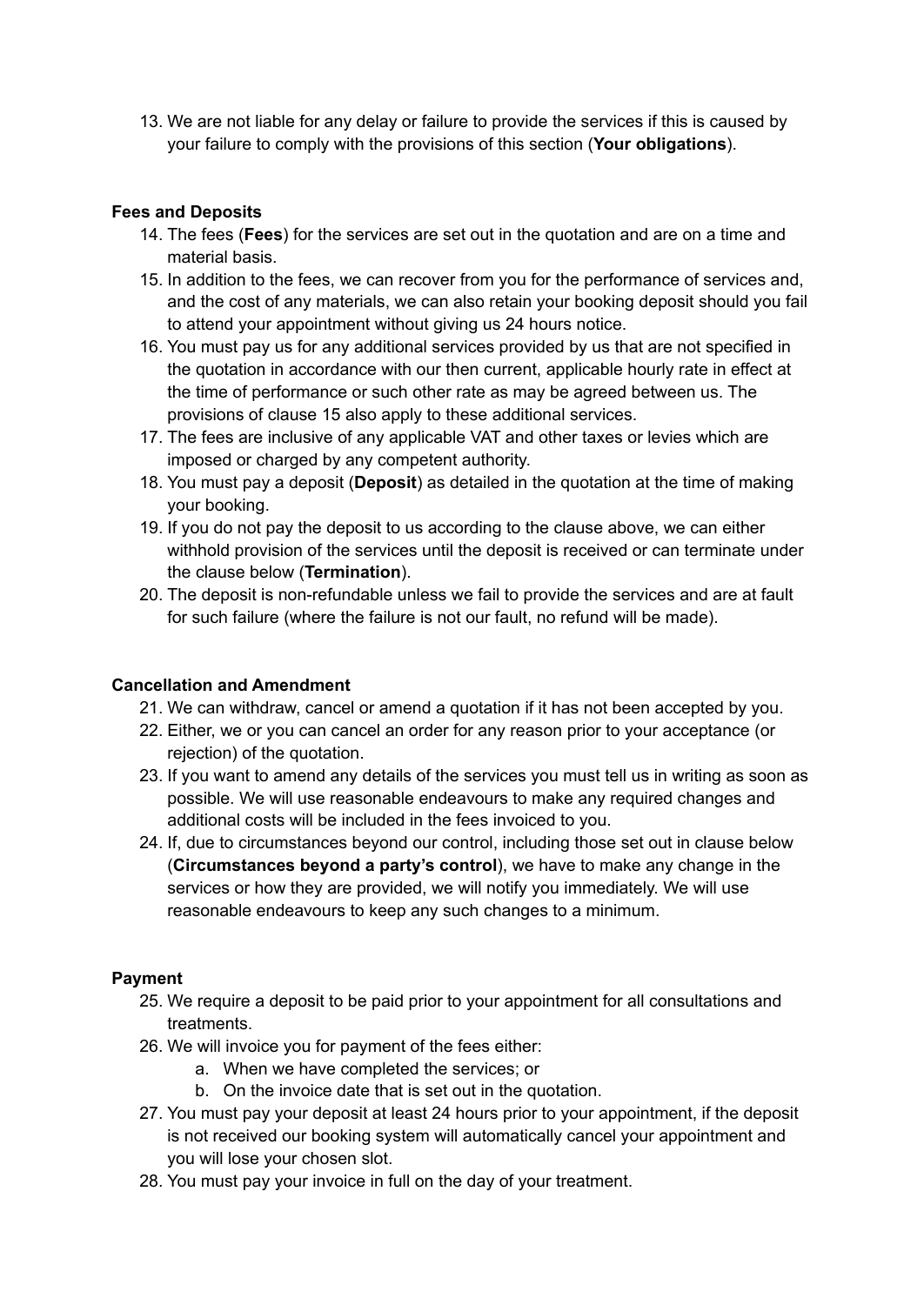- 29. Without limiting any other right or remedy we have for statutory interest, if you do not pay within the period set out above, we will charge you interest on the amount outstanding until payment is received in full.
- 30. All payments due under these terms and conditions must be made in full without any deduction or withholding except as required by law and neither of us can assert any credit, set-off or counterclaim against the other in order to justify withholding payment of any such amount in whole or in part.
- 31. If you do not pay within the period set out above, we can suspend any further provision of the services and cancel any future services which have been ordered by, or otherwise arranged with, you.
- 32. Receipts for payment will only be issued by us at your request.
- 33. All payments must be made in British Pounds unless otherwise agreed in writing between us.

#### **Subcontracting and Assignment**

- 34. We can at any time assign, transfer, charge, subcontract or deal in any other manner with all or any of our rights under these terms and conditions and can subcontract or delegate in any manner any or all of our obligations to any third party.
- 35. You must not, without prior written consent, assign, transfer, charge, subcontract or deal in any other manner with all or any of your rights or obligations under these terms and conditions.

#### **Termination**

- 36. We can terminate the provision of the services immediately if you:
	- a. Commit a material breach of your obligations under these terms and conditions; or
	- b. Fail to make pay any amount due under the contract on the due date for payment; or
	- c. Are or become or, in our reasonable opinion, are about to become, the subject of a bankruptcy order or take advantage of any other statutory provision for the relief of insolvent debtor; or
	- d. Enter into a voluntary arrangement under under part 1 of the Insolvency Act 1986, or any other scheme or arrangement is made with its creditors; or
	- e. Convene any meeting of your creditors, enter into voluntary or compulsory liquidation, have a receiver, manager, administrator or administrative receiver appointed in respect of your assets or undertakings or any part of them, any documents are filed with the court for the appointment of an administrator in respect of you, notice of intention to appoint an administrator is given by you or any of your directors or by a qualifying float charge holder (as defined in para. 14 of Schedule B1 of the Insolvency Act 1986) a resolution is passed or petition presented to any court for your winding up for the granting of an administration order in respect of you, or any proceedings are commended relating to your insolvency or possible insolvency.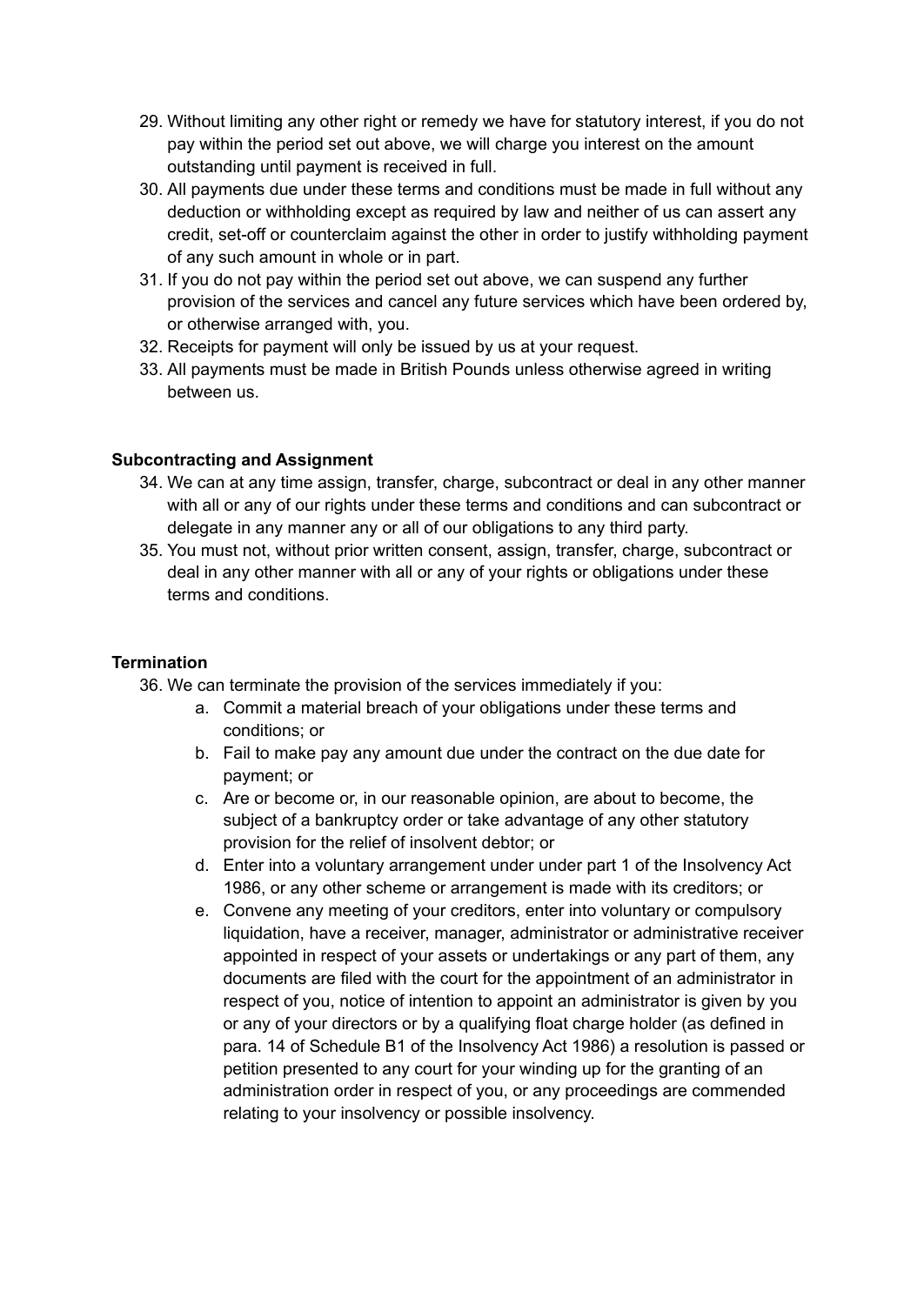# **Intellectual Property**

37. We reserve all copyright and any other intellectual property rights which may subsist in any goods supplied in connection with the provision of the services. We reserve the right to take any appropriate action to restrain or prevent the infringement of such intellectual property rights.

# **Liability and Indemnity**

- 38. Our liability under these terms and conditions, and in breach of statutory duty, and in tort or misrepresentation or otherwise, shall be limited as set out in this section.
- 39. The total amount of our liability is limited to the total amount of fees payable by you under the contract.
- 40. We are not liable (whether caused by our employees, agents or otherwise) in connection with our provision of the services or the performance of any of our other obligations under these terms and conditions or the quotation for:
- a. Any indirect, special or consequential loss, damage, costs, or expenses or;
- b. Any loss of profit; loss of anticipated profits; loss of business; loss of data; loss of reputation or goodwill; business interruption; or other third party claims;
- c. Any failure to perform any of our obligations if such delay or failure is due to any cause beyond our reasonable control; or
- d. Any losses arising directly or indirectly from the choice of services and how they will meet your requirements or your use of the services or any goods supplied in connection with the services.
- 41. You must indemnify us against all damages, costs, claims and expenses suffered by us arising from any loss or damage to any equipment (including that belonging to third parties) caused by you or your agents or or employees.
- 42. Nothing in these terms and conditions shall limit or exclude our liability for death or personal injury caused by our negligence, or for any fraudulent misrepresentation, or for any other matter for which it would be unlawful to exclude or limit liability.

# **Data Protection**

- 43. When supplying the services to the customer, the service provider may gain access to and/or acquire the ability to transfer, store or process personal data of employees of the customer.
- 44. The parties agree that where such processing of personal data takes place, the customer shall be the 'data controller' and the service provider shall be the 'data processor' as define in the General Data Protection Regulation (**GDPR**) as may be amended, extended and/or re-enacted from time to time.
- 45. For the avoidance of doubt, 'Personal Data', 'Processing', 'Data Controlling', 'Data Processor' and 'Data Subject' shall have the same meaning as in the GDPR.
- 46. The service provider shall only process personal data to the extent reasonably required to enable it to supply the services as mentioned in these terms and conditions or as requested by and agreed with the customer, shall not retain any personal data longer than necessary for the processing and refrain from processing any personal data for its own or for any third party's purposes.
- 47. The service provider shall not disclose personal data to any third parties other than employees, directors, agents, subcontractors or advisors on a strict 'need-to-know'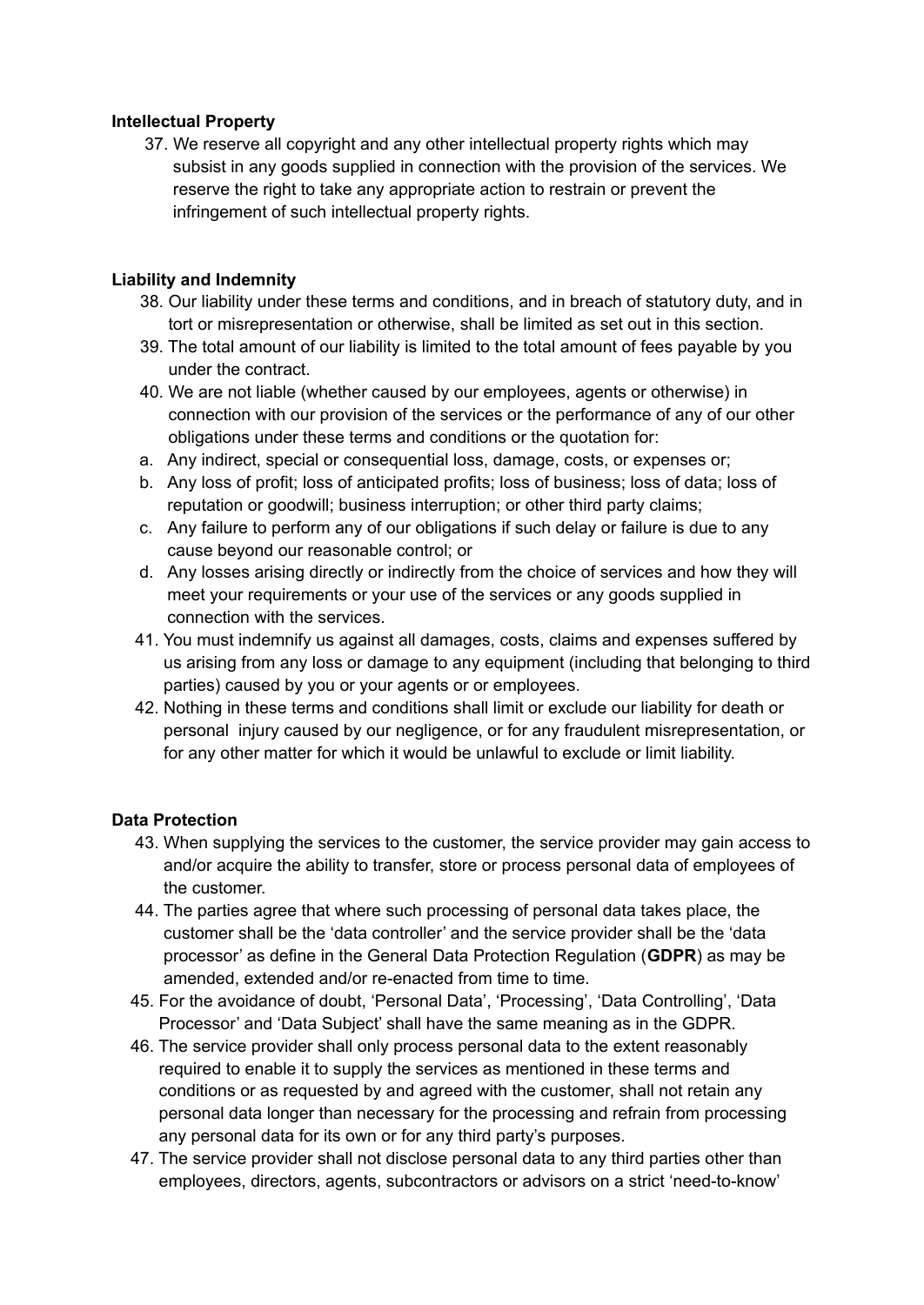basis and only under the same (or more extensive) conditions as set out in these terms and conditions or to the extent required by applicable legislation and/or regulations.

- 48.The service provider shall implement and maintain technical and organisational security measures as are required to protect personal data processed by the service provider on behalf of the customer.
- 49. Further information about the service provider's approach to data protection are specified in its Data Protection Policy, which can be found on our website. For any enquiries or complaints regarding data privacy, you can email [reception@tinkable.com](mailto:reception@tinkable.com)

# **Circumstances beyond a party's control**

50. Neither of us is liable for any failure or delay in performing our obligations where such failure or delay results from any cause that is beyond the reasonable control of that party. Such causes include, but re not limited to: industrial action, civil unrest, fire, flood, storms, earthquakes, acts of terrorism, acts of war, governmental action or any other event that is beyond the control of the party in question. If the delay continues for a period of 90 days, either of us may terminate or cancel the services to be carried out under these terms and conditions.

# **Communications**

51. All notices under these terms and conditions must be in writing and signed by, or on behalf of, the party giving notice (or a duly authorised officer of that party).

52. Notices shall be deemed to have been duly given:

- a. When delivered, if delivered by courier or other messenger (including registered mail) during normal business hours of the recipient;
- b. When sent, if transmitted by fax or email and a successful transmission report or return receipt is generated;
- c. On the fifth business day following mailing, if mailed by national ordinary mail; or
- d. On the tenth business day following mailing, if mailed by airmail.
- 53. All notices under these terms and conditions must be addressed to the most recent address, email address or fax number notified to the other party.

#### **No Waiver**

54. No delay, act or omission by a party in exercising any right or remedy will be dee,d a waiver of that, or any other, right or remedy nor stop further exercise of any other right, or remedy.

#### **Severance**

55. If one or more of these terms and conditions is found to be unlawful, invalid or otherwise unenforceable, that/those provisions will be deemed severed from the remainder of these terms and conditions (which will remain valid and enforceable).